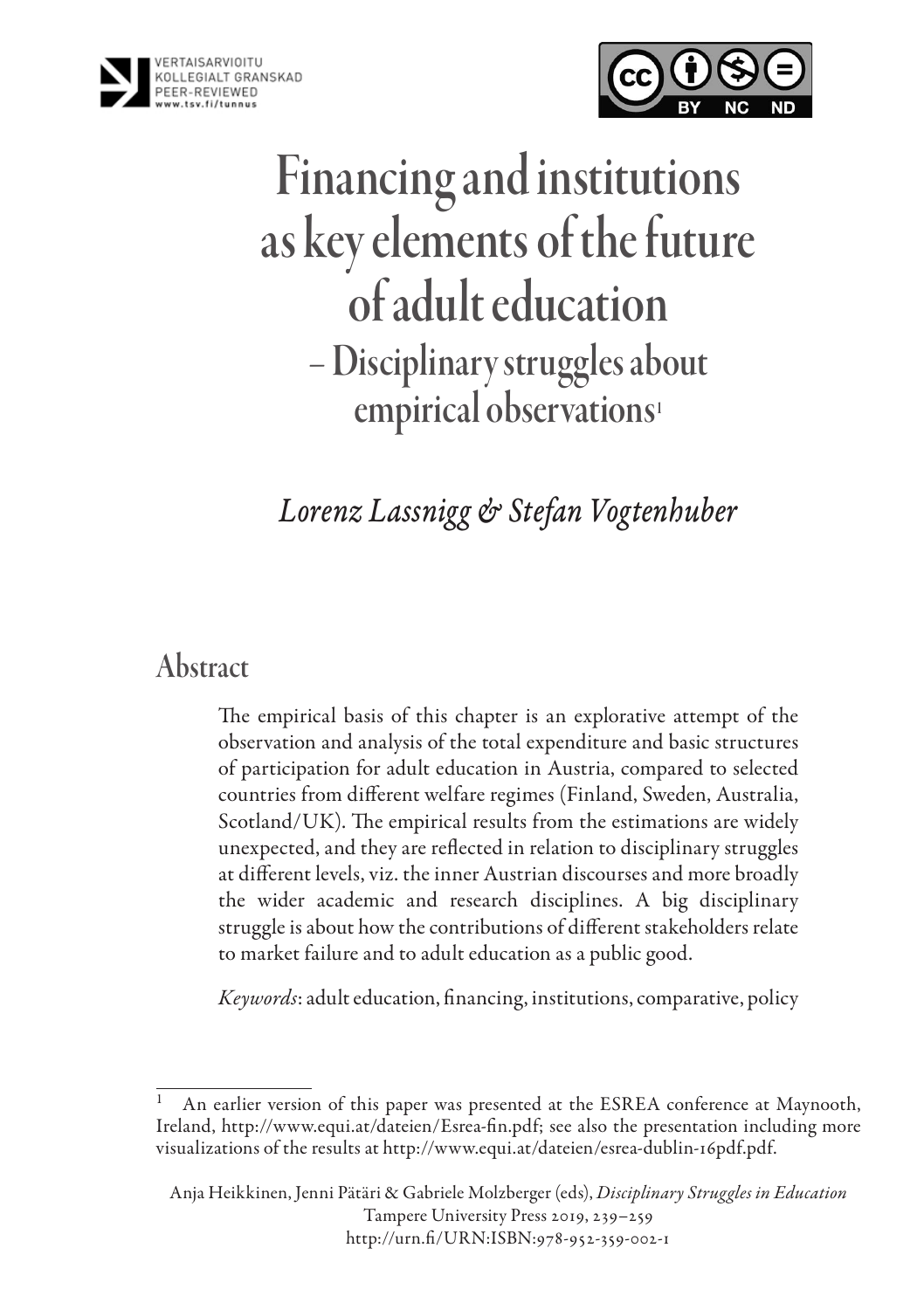### **Introduction**

This chapter reflects on the disciplinary struggles at the interface between empirical 'facts' and political interpretations and strategies. The main point is that facts do not speak for themselves; therefore, conceptual frameworks (theories, ideologies, beliefs, rhetoric) are needed to 'translate' them into the political domain. Thus, facts and conceptual frameworks are not substitutive but complementary. Not only good facts are needed, but also good frameworks – this truism might be forgotten if facts are missing altogether and expectations in facts are overemphasised. An empirical study about the levels of financing and different sources of the expenditure in states from different welfare regimes (Nordic: Sweden, Finland; liberal: UK/Scotland, Australia; Austria as a continental country) is taken as material to reflect on different kinds of disciplinary struggles – between academic disciplines (economics and political science), between meta-political interpretations (neoliberal and welfare-oriented approaches) and between different approaches to observation (qualitative and quantitative).

The empirical results were unexpected in some ways. First, the overall expenditure per capita was highest in Austria, with the highest expenditure by individuals, signifying rather a neoliberal policy approach than a corporatist one; second, there is no overall relationship between participation and expenditure in the selected countries except that higher state expenditures are related to increased participation in formal adult education (AE); third, in terms of policy strategies the results do not point towards deliberate systematic patterns: corporatist Austria shows the most 'neoliberal' pattern despite none of the actors deliberately following this strategy; fourth in the liberal countries high state expenditures are combined with low overall expenditures and high participation. How these 'anomalies' might translate into disciplinary struggles is asked in the reflection.

The chapter elaborates on the results of a comparative observation and analysis of the expenditure for AE in a set of five countries (our own country, Austria, compared to Finland and Sweden as two Nordic countries and Australia and Scotland/GBR as two liberal countries). In its empirical part, it sketches the approach of how the total financing of AE was observed in our project and relates the estimated expenditure to participation and institutional traits in the countries compared. In its conceptual and theoretical interpretation and reasoning about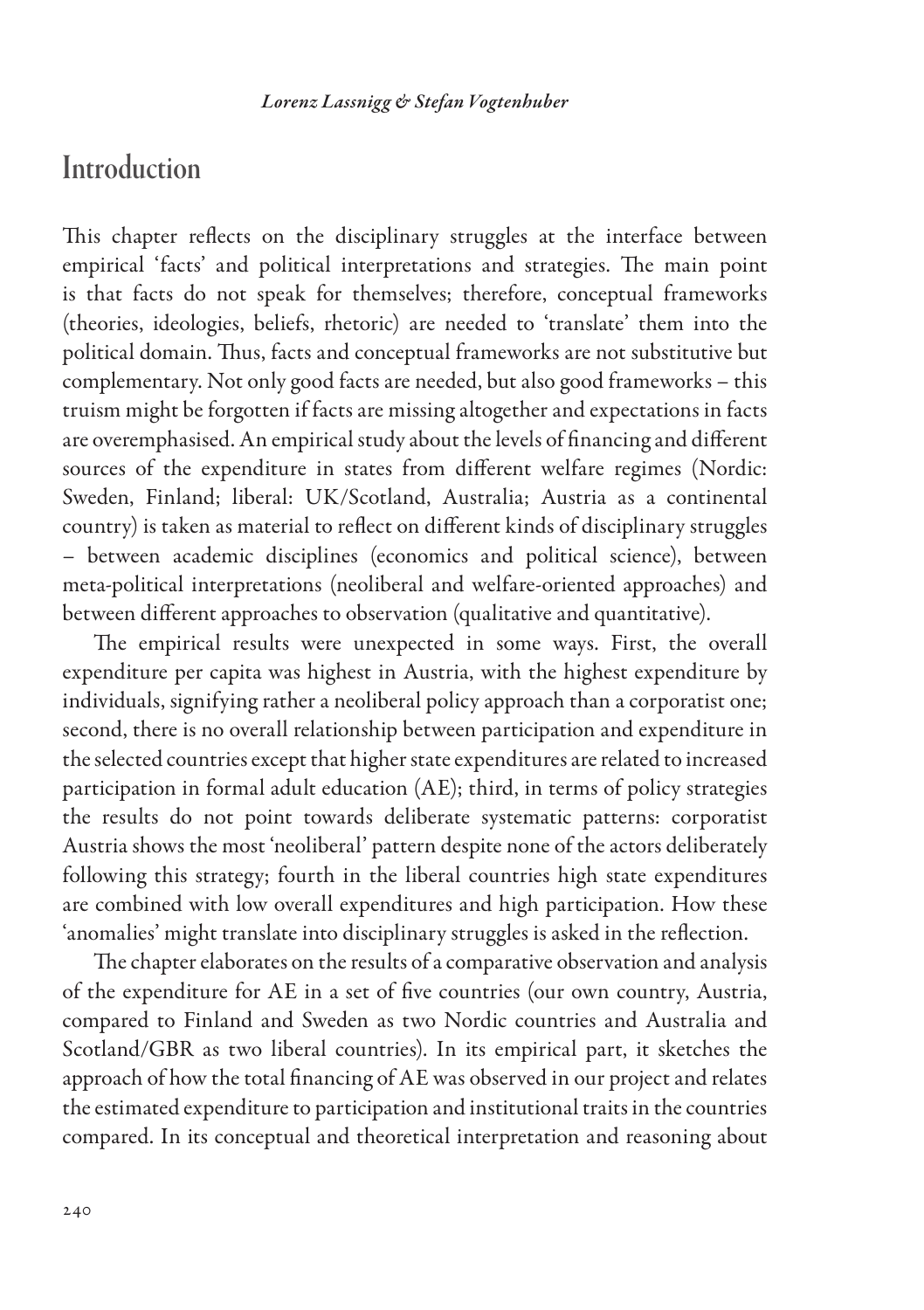the – quite astonishing and unexpected – results, it reflects more systematically on how the resources and expenditure dimension in AE is related to disciplinary struggles about broader economic, political and institutional understandings.

How can expenditure be measured? Is the amount of financing systematically related to the prevailing institutional frameworks? According to which criteria can the level of expenditure be assessed or evaluated? Do the results allow us to draw political conclusions about financing and/or institutions? Questions of this kind are related to disciplinary struggles as different disciplines will give different weight to different aspects. Economics will focus on the efficiency and impact of resources, with different emphases on other aspects (e.g. distributional) depending on different approaches; political science will emphasise the institutional frameworks of delivery, their relationship to goal setting and their steering power; sociology will look at the patterns of social distribution and the conditions for access in different structures; educational science has the goals, processes and conditions of learning at its centre and might question abstract perspectives on institutions and structures based on quantitative observation. In addition to these raw differences in perspective, the various disciplines themselves are driven by competing explanatory approaches, establishing difficulties of mutual understanding. Inter-, multi- or transdisciplinarity approaches have been proposed as potential solutions to these struggles, and from psychology a hybrid discipline of Bildung-Psychology has been proposed to integrate the various dimensions of lifelong learning, with AE being a part of the overall framework (Wagner, Strohmeier & Schober, 2016).

Comparative research as a specific domain poses questions and highlights struggles about legitimate political conclusions or consequences from the comparisons. Currently comparisons are frequently used as (quantitative) benchmarks, however, without clearly establishing why some configurations are better than others. The disciplinary struggles are in one way or another filtered and amalgamated in the political discourses, which transforms questions about 'facts' into questions about political or rhetorical alternatives.

This chapter attempts to demonstrate these interrelationships taking as an example research and related political struggles about financing and the provision of AE in Austria and about potential political alternatives. It is organised as follows: The next section describes the political struggles around financing AE in Austria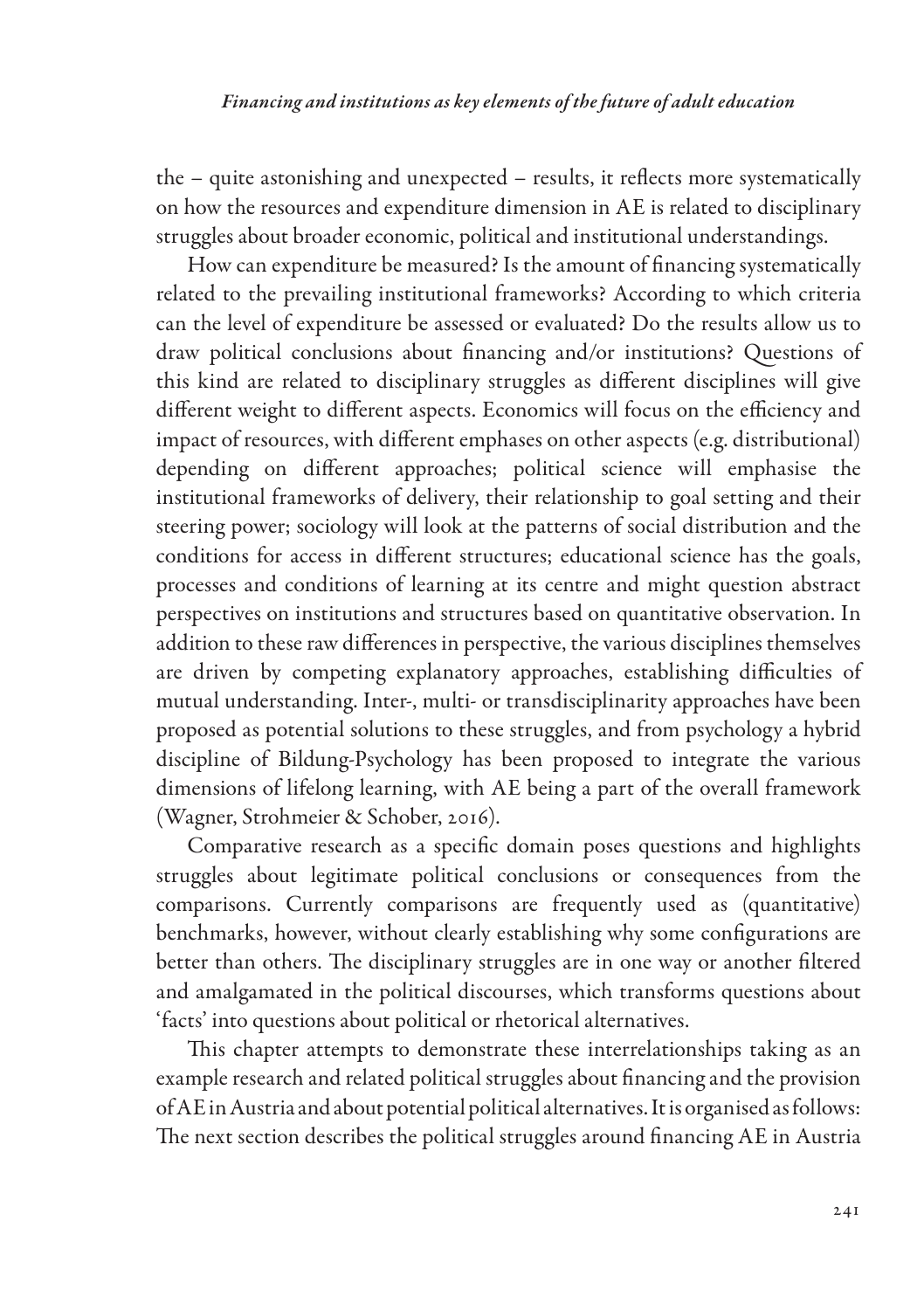during the 2000s related to policy evaluations of the European Social Funds (ESF), which have laid the ground for a more thorough analysis of financing and institutional structures, including a comparative analysis of different countries. The disciplinary struggles around these analyses are discussed in the following section. A section discussing AE in relation to welfare regimes, the market and institutions concludes the chapter.

# Political struggles around AE in lifelong learning policy during the 2000s

The early political attempts to develop a 'lifelong learning strategy' in Austria were driven by quite fierce disputes about the positioning of adult education (AE) in this context. Three observations stood out in the beginning: First, Austria made quite early moves to include the topic of lifelong learning into the financial support programme of the ESF; second, the measures taken in this programme were primarily focused on initial school and youth education despite that the public expenditure for AE was very low in Austria; third, the goals and delivery methods of the ESF have contrasted with the traditional AE policies with a strong orientation towards project planning methods and an orientation towards employment and human capital.

A new requirement was that the policies had to be evaluated concerning the delivery and the potential impact. During the evaluation process political struggles came up about the agenda and the tasks of the policy evaluation: Where are the limits of critique by the evaluation team? Where does scientific assessment end, and where do political statements begin? A main dispute in the course of the evaluation of the ESF interventions took place about the potential impact of the European funds for lifelong learning in Austria: as the amount of the additional European funds was given beforehand, the support could clearly make much more impact in relation to the small public funds spent on AE than in relation to the huge and also comparatively high expenditure on initial education.

Further questions emerged from this dispute: How much is really spent on AE from different sources? From what rationales can the amount and proportion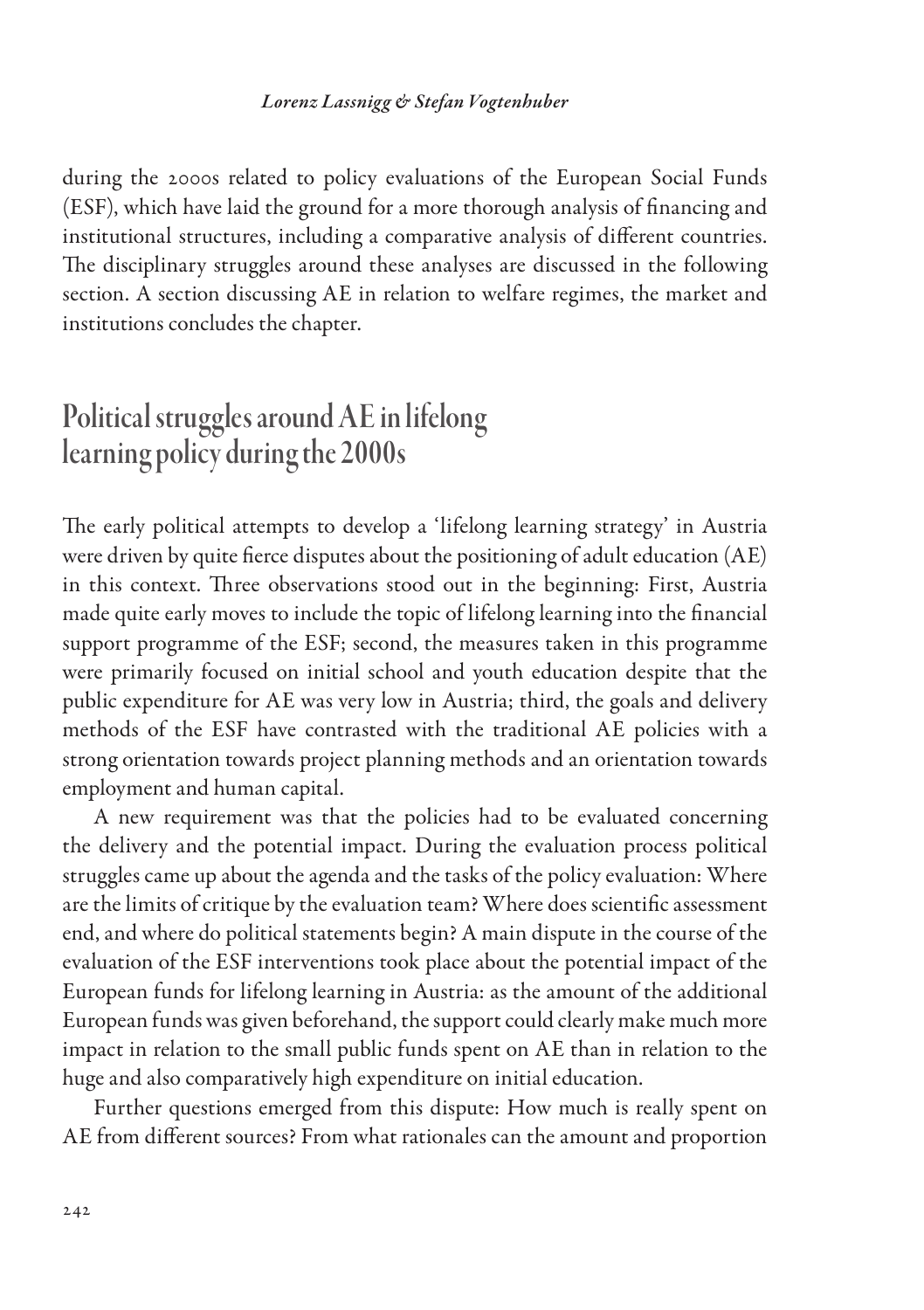of public spending be evaluated? For which purposes is public money spent on AE (e.g. vocational or general AE), and to what extent can this be scientifically justified? It was clear that a rational discourse about funding policies is foreclosed if the amount of available funds for the different purposes is in fact unknown. These questions are related to the interconnected disciplinary and political struggles.

In the lifelong learning policy discourse a market-oriented economic and political perspective has gained hegemony in the 2000s, posing its main emphasis on the redefinition of costs into investments and their relationship to the returns for the different stakeholders. An even relationship of investment and returns was assumed to reflect the proper working of the market, cost-benefit discrepancies were seen as signals for 'market failure' and market failure as justification of public interventions. Political interventions should be limited to the areas of proven market failure, and the analysis of market failure and related policies became a main topic of economic research (e.g. Booth & Snower, 1996). From an economic point of view a main empirical indicator of market failure was defined by discounting the investments and returns of the different actors: in particular, if returns are lower than investments (or unevenly distributed among players), market failure exists, and investment will tend to be too low.

However, the empirical assessment of these relations turned out to be much more complicated than expected, and a generalised rule of thumb came up that has distinguished three main categories of players – individuals, enterprises and the public – and proposed normatively a rough 1:1:1 relationship between these categories in funding. Accordingly, the question came up as to how this relationship would play out empirically, and a kind of 'market equilibrium' could be derived from this rule of thumb.

The attempts to observe or estimate these proportions have led to new conceptual questions and disputes concerning the attribution of funds to the players. In Austria labour market policy contributes substantial funds to qualification measures. How shall these be attributed to the three categories of players? This question is related to the welfare model: in the conservative Bismarck-type welfare state the means for labour market policy are raised by the social insurance from employees and employers, and the spending is basically related to the entitlements according to the insurance principle. Thus an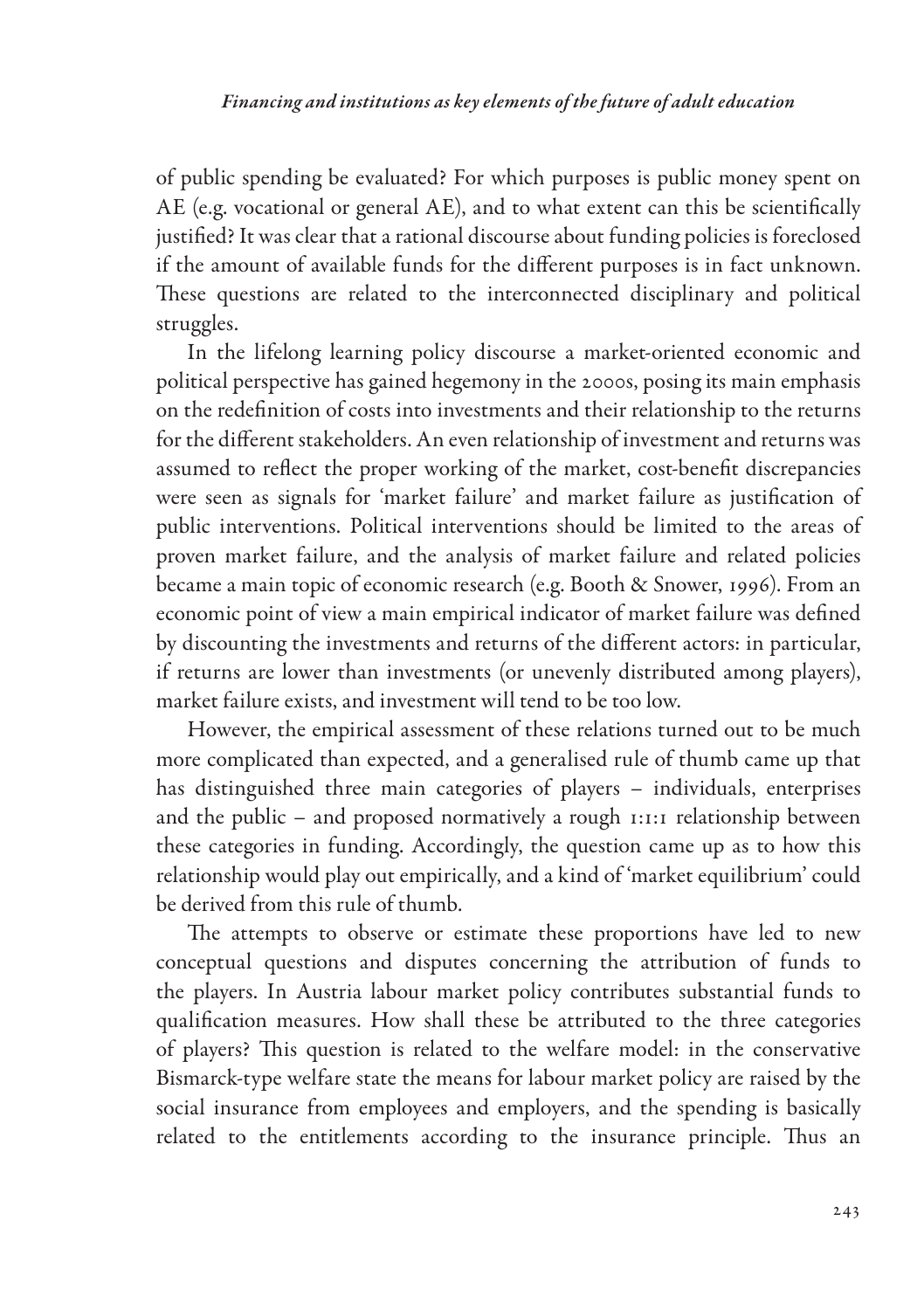ambiguity arises about whether this empirically large amount of money should be attributed to the public funds or to the contributions of the employers and the employees. In Austria the 1:1:1 relationship as an indication for an equilibrium is largely reached if the labour market policy expenditure in AE is attributed to the public funds; however, if counted as part of the employers' and employees' contributions, the public funds are very low (according to the first analysis in 2006 the public-individual-enterprise distribution was between 15-42-43 and 11- 46-42 depending on the consideration of opportunity costs – in any case far from the 1-1-1 relationship). This means that the 'fact' itself was under dispute. In the public discourse the labour market policy means were attributed to the public, thus no challenge for politics was derived from the results.

These questions about the amount of expenditure were supplemented by further dispute over reasonable funding mechanisms and the creation of supportive institutional structures in AE. Since the 1960s a longstanding debate concerns the basic regulation and the political responsibility for AE; this was later amended by the dispute over the support of institutions vs. the strengthening of market forces. Finally, another debate came up with the new project-related European governance mechanisms, which replaced the traditional unconditional lump-sum support by the more goal- and results-oriented and heavily monitored practices in the ESF policies. These topics were strongly structuring the political and professional discourse, with important institutional issues in their background.

The basic political structure is determined by the decision in the early 1970s not to establish a clear political responsibility under the leadership of the central government and only to amend a law (Erwachsenenbildungsförderungsgesetz,  $1973$ <sup>2</sup> about providing government support for a list of purposes to a set of stakeholders (KEBÖ Conference of Austrian Adult Education)<sup>3</sup> and otherwise to leave the scattered and strongly voluntarist structures of responsibility among the regional and local authorities in the complex Austrian state. A mechanism of support from the central budget to KEBÖ providers was set up that distributed a yearly updated amount of money to them. In addition, the providers have their relations to their owners as well as to the various government authorities at

<sup>&</sup>lt;sup>2</sup> https://erwachsenenbildung.at/themen/eb\_in\_oesterreich/gesetze/foerderungs gesetz.php.

<sup>&</sup>lt;sup>3</sup> https://erwachsenenbildung.at/themen/eb\_in\_oesterreich/organisation/keboe.php.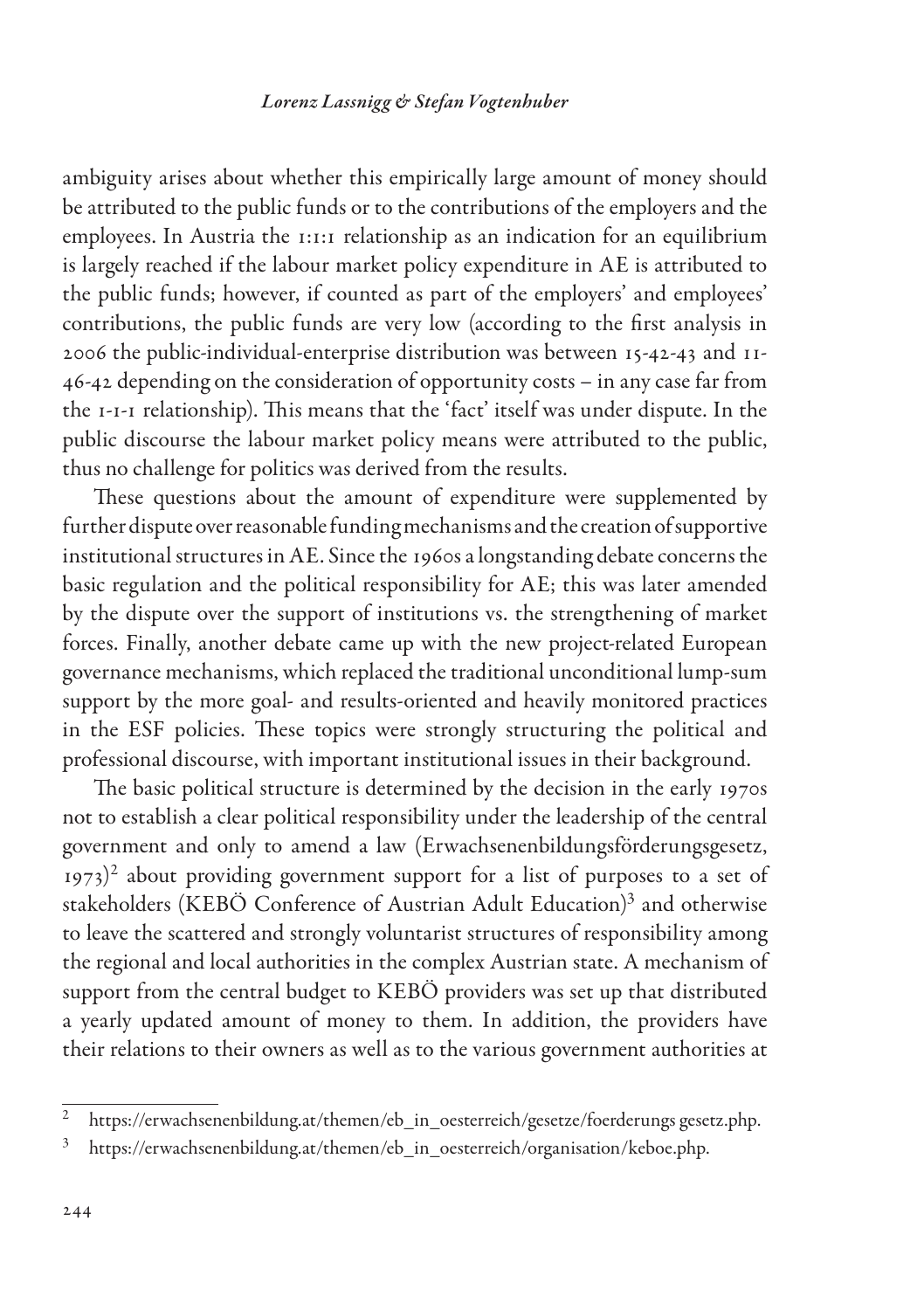regional and local levels, where they also (can) receive various kinds of additional support (the resulting structure is called the 'cooperative system'). One purpose of this solution was the intention on the side of the players to remain independent from the state, however, at the cost of an overall weak institutional structure and of the perpetuation of conflicts and competition among them; because new providers came up, insiders and outsiders emerged among the providers, which further weakens the overall structure. Formally, the various purposes of AE are covered by the regulation, in principle combining non-vocational and vocational purposes and stakeholders.

With the rise of human capital purposes and the increase of labour market policy support for qualification, the vocational providers gained more strength and influence in policy, and the Public Employment Service (AMS), governed by the social partners, became an important player in AE outside the formal political structure. Despite that a formal distinction between the different kinds and sectors of AE does not prevail, de facto a structure of different sectors has emerged comprising three main camps: the providers of vocational AE led by the big institution of the employers' chamber (WIFI), the labour market policy measures (AMS), also related to some providers, and the AE section of the education authorities mainly related to traditional non-vocational AE with a strong emphasis on the support of disadvantaged groups. AE researchers have always criticised this basic structure and called for a clear public responsibility for AE (Lenz, 1994); however, with the increasing neoliberal discourse of New Public Management, this position appeared increasingly more outdated.

More recently the political discourse about the funding of AE in Austria has been dominated by a market rhetoric. As the market was and still is commonly attributed as being the main governance mechanism in Austrian AE, questions about political alternatives to marketisation are hardly asked. However, as there are mainly institutional and non-profit players acting in this 'market', the practices of the actors are in fact not profit-driven but heavily determined by institutional structures and interventions (which in turn are not transparent and also covered by the market rhetoric; Lassnigg, 2011). In the AE discourse since the 1990s, we can thus find a paradoxical structure: the positive struggle of the providers to make them marketed and commodified pushed critical questions about the purpose of this struggle and its alternatives to the margin (Lenz, 1994; Lassnigg, 2015).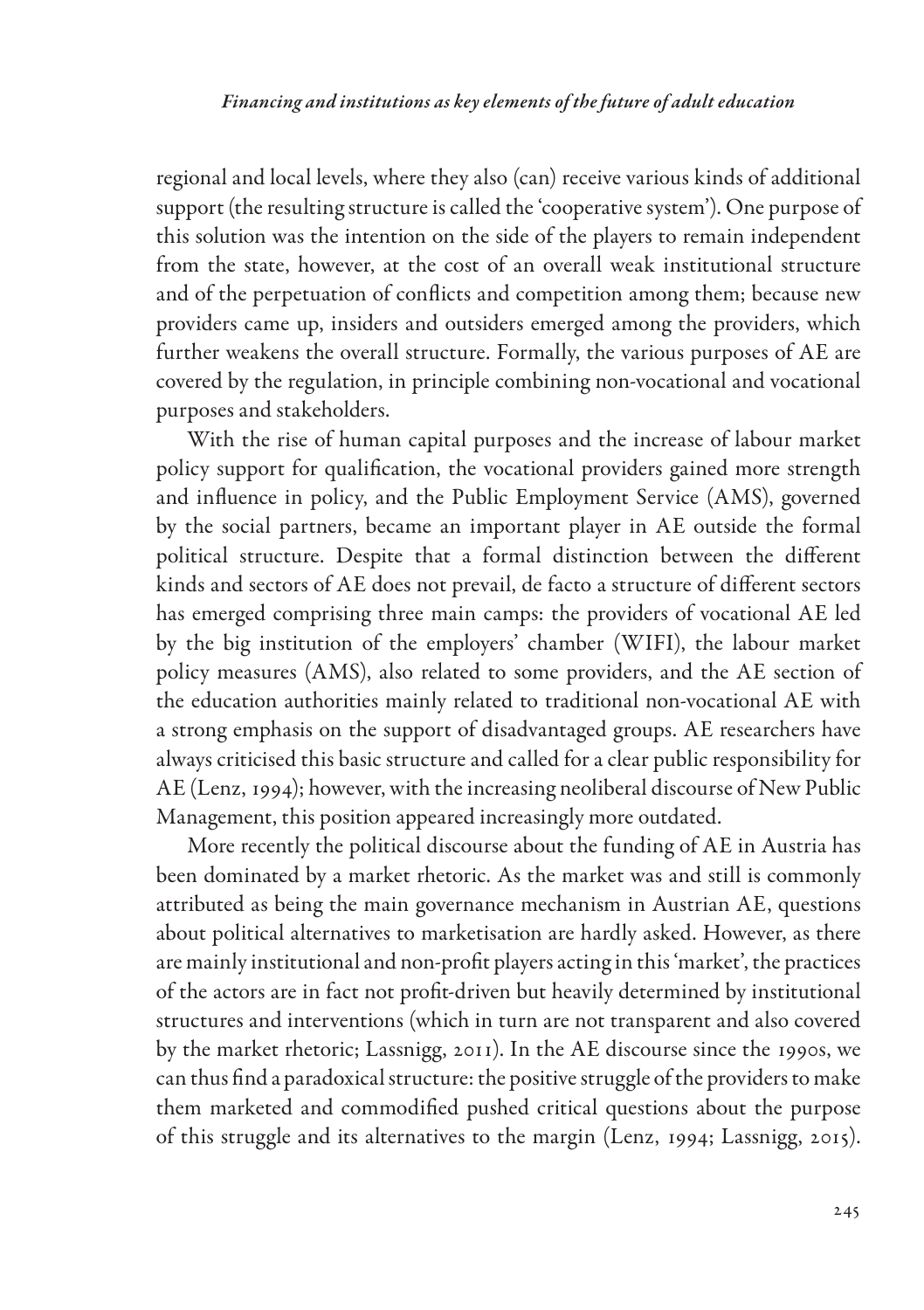This discourse was supported by the strong emphasis placed upon vocational AE and labour market policy, which is to some extent familiar to the market logic and, moreover, receives strong support in the corporatist institutional structures of the Austrian Social Partnership (with employers and employees organisations owning their own big training institutes and being involved as key players in the governance structures of AE, labour market policy and social insurance). The institutions of non-vocational AE did not stand against the tide but rather tried to get into this market and to some extent to vocationalise themselves. In sum, a discourse about economisation, commodification and marketisation in AE has been widely lacking in Austria (with some exceptions in higher education) (Heissenberger, Mark, Schramm, Sniesko & Süss, 2010).

The governance topic and the stance of the AE sector towards the EU policy was somehow trapped in the conflict between the existing institutional structures and practices of support of AE, on one hand, and the potential of reaping additional funding from the European programmes, on the other. The EU programmes were originally situated under the control of the social and labour market policy authorities, with the education authorities somehow 'invading' these policies under the rhetoric of lifelong learning in the 2000s. The players in AE had to choose between defending their independence in the traditional support structures and applying for additional funds by subordinating themselves to the new European support regime. They took different stances, and no common policy towards reaping funds for the sector has been developed. In particular vocational- and labour market-oriented programmes developed, including several new providers that were/are not part of the established provider system. In parallel the support structure of the central government changed towards new governance instruments (mainly achievement contracts), and some comprehensive support instruments have been set up (Adult Education Initiative, https://www.initiativeerwachsenenbildung.at/). However, the institutional structure remained fragmented and divided along several lines. This is visible in the Austrian Lifelong Strategy (Republik Österreich, 2011), in which the various activities towards AE have not gained momentum so far, and the related benchmarks about participation in AE are increasingly falling apart.

With respect to the disciplinary struggles, we can hardly find marked disciplinary contributors from the different camps of economics, political science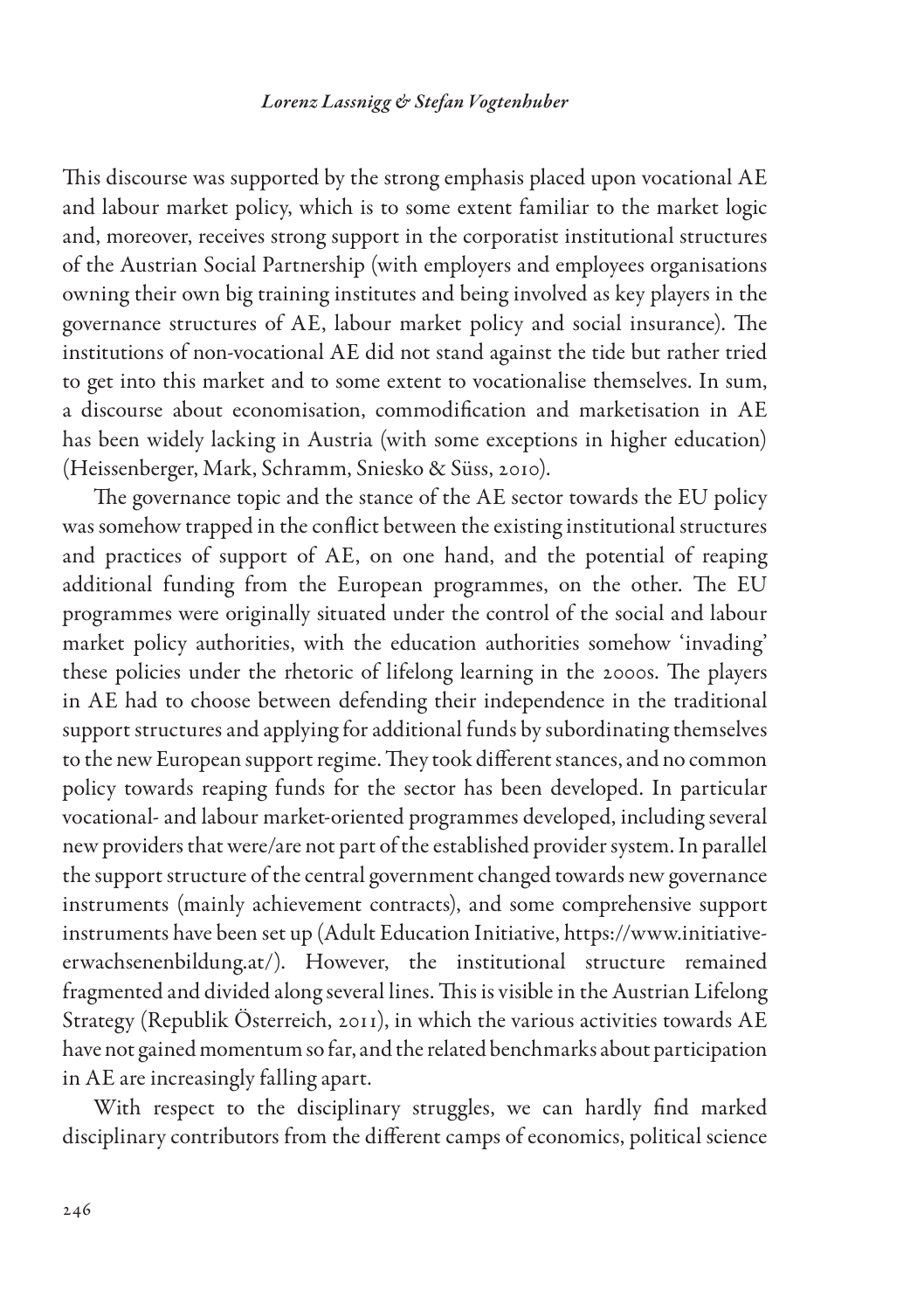or sociology to these topics and questions in Austria (this kind of scientific discourse is mainly 'imported'). The distinguished academic Bildung-Psychology approach has not focused on AE so far; rather the earlier preconditions of lifelong learning in the school career are emphasised. Largely two lines of research-related discourse emerged: (1) a disciplinary hybrid line of work positively related to political consultation processes trying to support the development and implementation of a comprehensive lifelong learning strategy, however, with only weak consideration of AE and largely driven by the Human Capital and New Public Management rhetoric; great importance was attached (at least rhetorically) to the support of disadvantaged groups and to the transition of young adults into employment and working life; (2) mainly in the field of AE research an intellectual camp of radical critique of the neoliberal directions emerged, that in the sense of Adorno's Negative Dialectic tries to formulate much broader educational purposes in the deliberate resistance against the economisation and commercialisation of AE (Holzer, 2017 works this out thoroughly; see also http://kritische-eb.at/ wordpress/?page\_id=335). So far, communication between these far distant lines of research seems difficult, and the differences are situated in the interpretation of basic conceptual issues rather than in empirical questions.

A more empirically grounded middle way approach that combines critical economic (market failure), political science (democratic governance, policy learning) and sociological (Matthew principle) reasoning research was developed first about how the status of AE in Austria can be evaluated and second how it can be politically supported and sustainably established as a fair part of lifelong learning (policy). At this point the comparative dimension came into play. It has become familiar to use country comparisons as a source of assessment and evaluation of the situation in a particular country and furthermore also to look for good practices abroad to learn from in policymaking at home. Both practices, however, are rightly heavily disputed. Comparisons are mostly highly superficial and selective and utilised in biased ways; and learning from good practice requires a deep understanding of context that is mostly lacking; thus the use of comparisons is more rhetorical and propagandistic than substantial. We wanted to overcome these shortcomings at least to some extent by our approach and methodology entailing a comparison of the financing of and participation in AE between Austria and selected other countries (Lassnigg, Vogtenhuber & Osterhaus, 2012).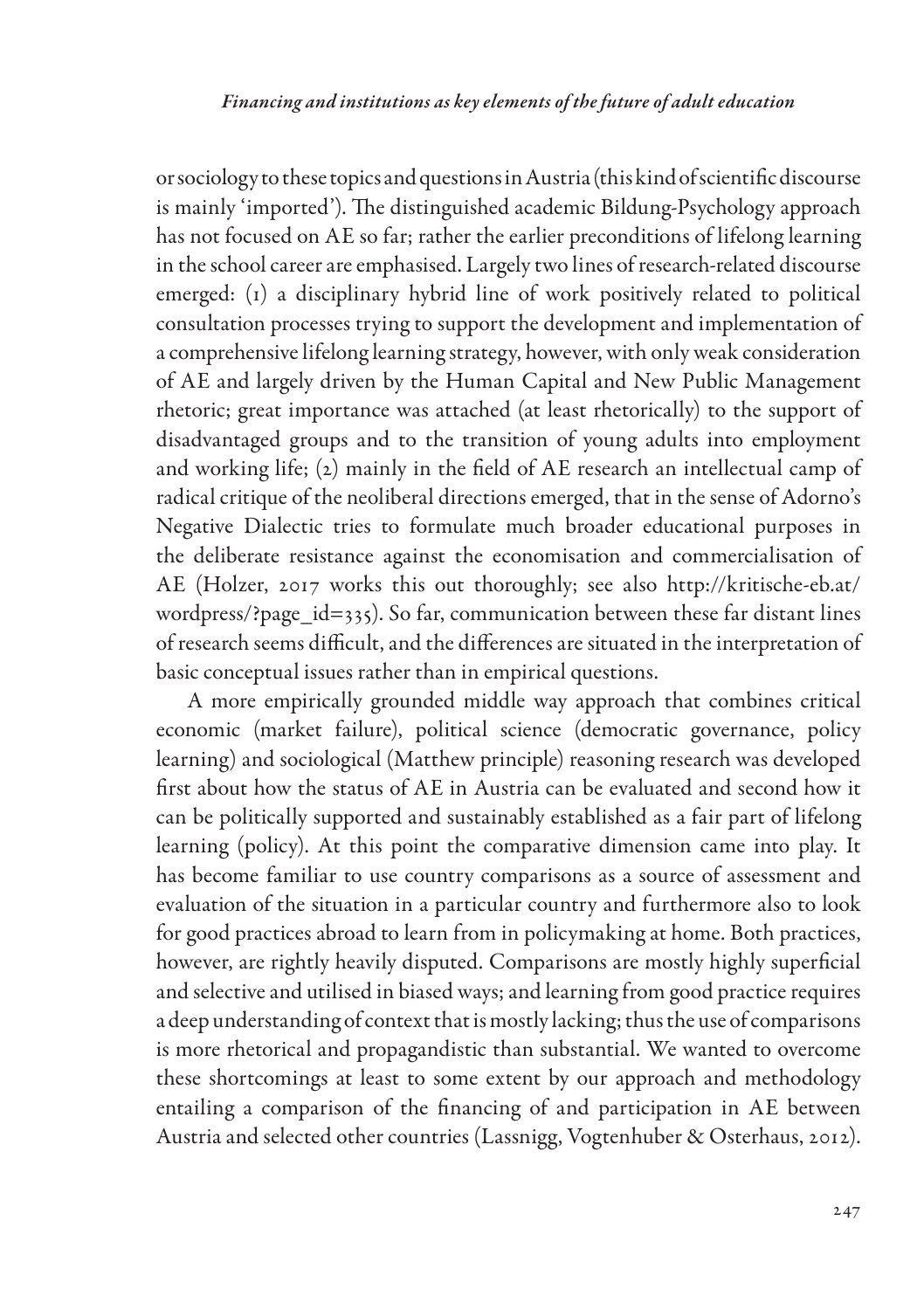A comparative analysis as a contribution to disciplinary struggles about the financing and institutions of AE

Based on our previous studies about Austrian structures we wanted to look at how these structures play out in other countries.

First, in contrast to the abstract quantitative ranking procedures, we wanted to make controlled comparisons with countries selected on purposive grounds, so we selected countries according to contrasting welfare regimes to the Austrian conservative-corporatist continental type: on one hand, Nordic countries which are – theoretically supported – judged as good practice cases (Rubenson & Desjardins, 2009; Desjardins & Rubenson, 2013) and, on the other hand, countries of the liberal type that rather confirm the current neoliberal mainstream regime of economisation (Rees, 2013).

Secondly, we tried to get a complete picture about the financing of AE by the different actors' categories and used available comparative statistical sources in combination with qualitative explorations in the countries (examples of comprehensive studies of expenditure are available from Germany by Hummelsheim, 2010 and the UK by Williams, McNair, & Aldridge, 2010; however, these studies are based on national sources only and thus not so easily comparable). A shortcoming of our approach is that only a cross-sectional analysis of funding is possible with these data (no time series are available), which is additionally problematic because of sometime inconsistencies.

Third, we tried to get beyond the simple participation benchmarks as measures for performance by trying to use more detailed indicators and also looking at their patterning in relation to each other; here, unfortunately, not much comparative information is available that would consistently include our cases (Kilpi-Jakonen, Vono de Vilhena & Blossfeld, 2015).

Finally, we also looked to some extent at qualitative information about the policies and institutional structures in the countries compared to get an overview about the relationship between the financing and structures of AE; this was clearly constrained by the overall background condition that the study had to be as simple as possible and as cheap as possible.

The comparative empirical analysis was pragmatically inspired by questions about the impact and methods of public expenditure for adult education (AE)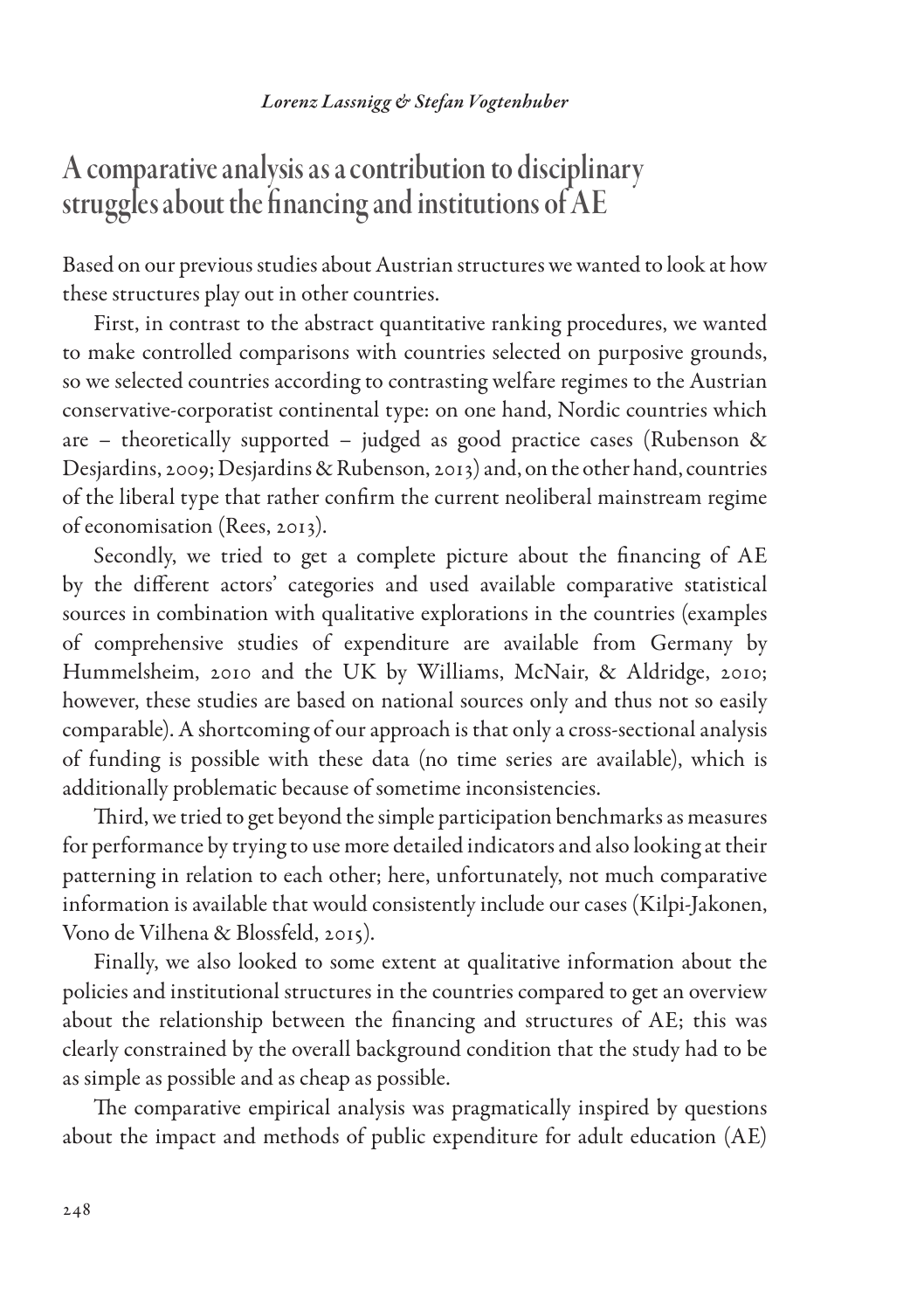in Austria and how it could and should be improved through the alternative strategies of supporting individuals in the market vs. supporting the providers and strengthening the institutions. The conceptual approach behind the empirical analysis was based on two main strands of reasoning.

One was derived from the reasoning about public interventions because of underinvestment based on market failure, which has inspired the proposition of a shared financing by the three actor categories of individuals, enterprises and the state to roughly equal proportions. From this argument the empirical question about the distribution of the contributions of these actors' categories arises. In relation to the disciplinary struggles we settled on using the basic ideas of market failure for an assessment of financing amounts and structures.

The other conceptual strand was the reasoning about the consequences for the financing and participation structures of the institutional embeddedness of AE in different welfare regimes as brought forward by the 'bounded agency' approach (Rubenson & Desjardins, 2009). From this reasoning resulted the selection of the countries for comparison from the Nordic and the liberal regimes, which should also bring some illumination about the consequences of a more institutional- (Nordic) vs. a more market-oriented (liberal) financing strategy on the participation in and structures of AE. A simple interpretation of the welfare regime approach would suggest that the Austrian results should rank in between the Nordic and the liberal regime; policy directions towards improvement should possibly be inspired by the Nordic regime, and – less clearly expected – policy directions towards decline might be inspired by the liberal regime and more market-based policies.

The empirical expectations derived from this reasoning and the available knowledge from the literature based on international indicators and databases were quite simple and straightforward: The Nordic countries should allocate comparatively high resources, spent to a high degree from public sources, with comparatively high and equal participation; on the other extreme, the liberal countries should reap their (eventually rather scarce) resources to a high extent from the individual contributions in the market, eventually with less participation and probably more inequalities; Austria, as a corporatist country, was expected to spend at least less than the Nordic countries, with a high proportion of contributions from the enterprise sector, and with medium participation and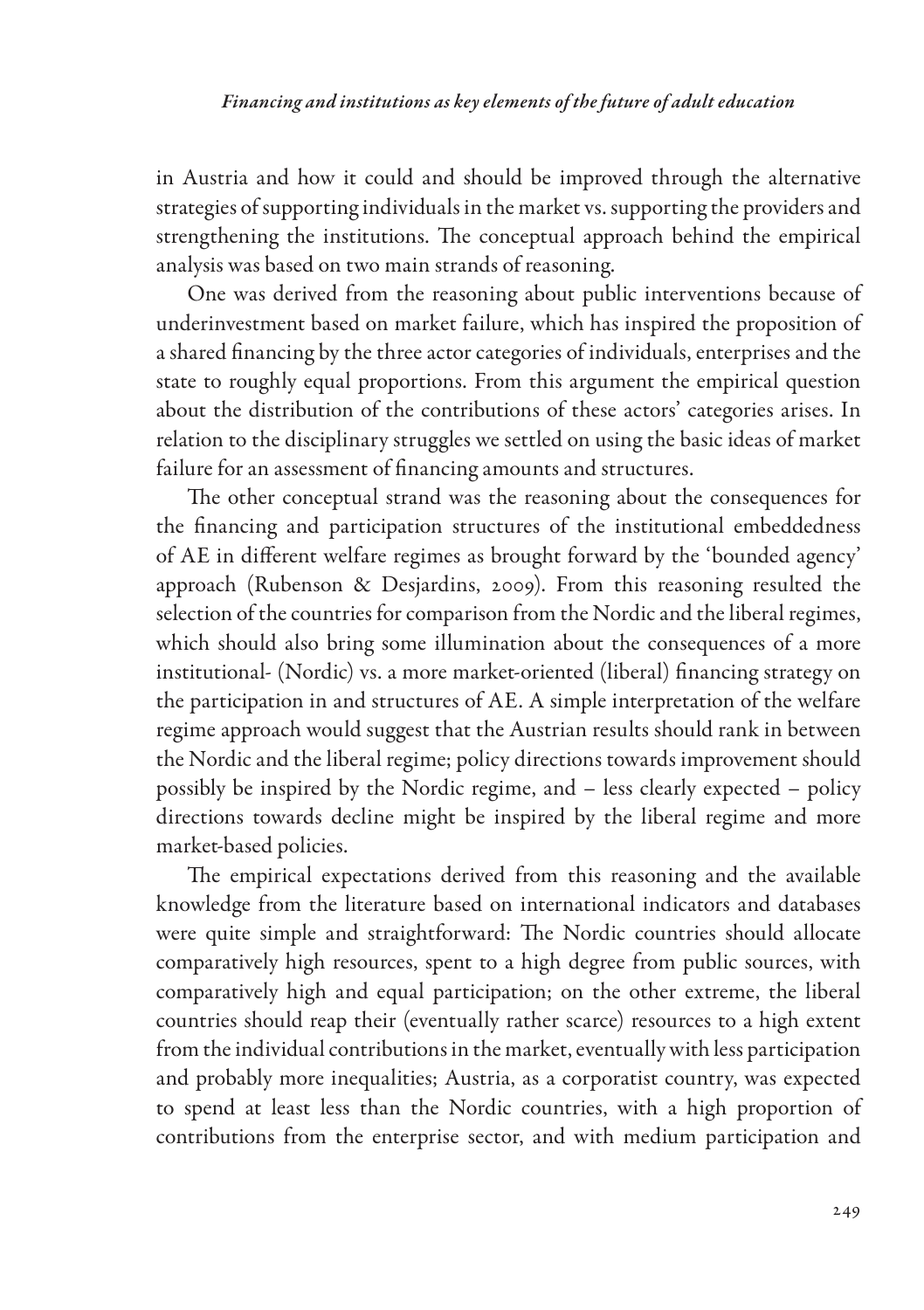rather high inequality, both dimensions ranking eventually better than the liberal countries because of the corporatist coordination.

It must be kept in mind that comparative information about total financing by the different actors' categories was not available at the time of writing. The main outcome to be produced by the project was to collect this information and to compare it with the indicators about participation available in the comparative databases. The study must be seen as a pilot in this respect, and still this kind of information about expenditure for AE is not available in international databases.

### Research design and methodology

The empirical research was based on estimations from comparative databases (e.g. CVTS, AES), supported by direct inquiries in the selected countries. A main aim was to acquire comparative and comprehensive information about the levels of financing of AE in states from different welfare regimes and to observe the different sources of the expenditure by broad categories (individuals, the state and enterprises). This distribution of financing should show broad policy patterns: a high proportion of individuals signifying liberal policies, a high proportion of enterprises signifying corporatist policies and a high proportion of the state signifying high public responsibility for AE. The relationship of these financing patterns to variables about participation in AE should give some basic information about the impact of the financing structures in the different welfare regimes. The main purpose of the study was situated on the national level to better understand the Austrian structures by mirroring them through the comparison; however, the study also contributes information about the other countries selected.

The methodological approach relied mainly on quantitative data, however, it also included elements of case studies through direct contacts with representatives of the countries. Different sources of information were matched, and for the purpose of comparison the data were standardised to a common year (2009) by purchasing power and per capita. Detailed information about the sources and procedures is documented separately: see http://www.equi.at/material/financing-AE-comp. pdf. The main sources for information about financing are from national public households and from public employment agencies, the European Continuing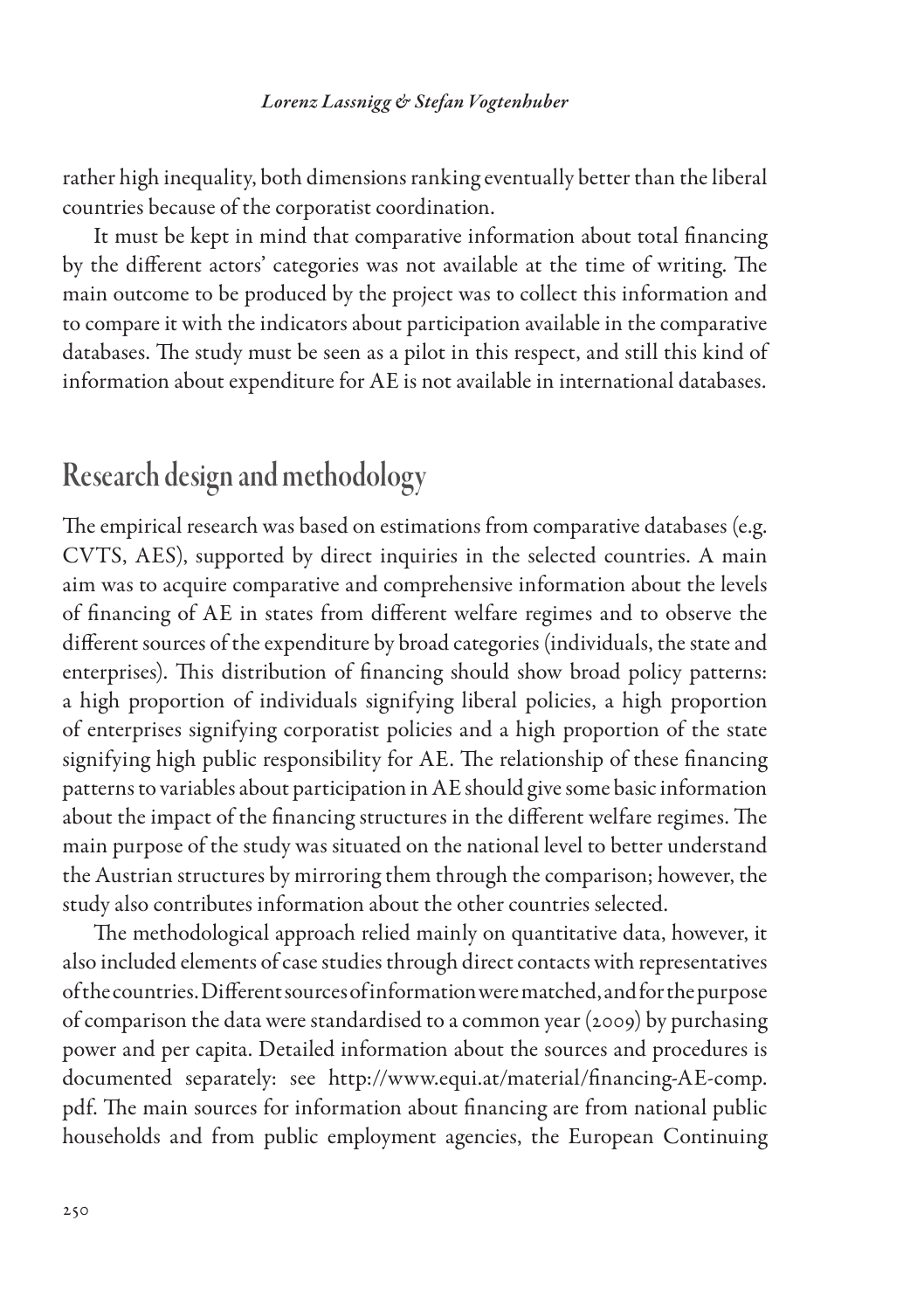Vocational Training Survey (CVTS 2 & 3, 2005–07) and the European Adult Education Survey (AES, 2007), and for Australia complementary comparable sources were available and utilised (TEPS: Employer Training Expenditure and Practices 2001/20, and HHES: Household Expenditure Survey 2003/04).

Overall, because of much conceptual work, and several procedures of making the data comparable, the data used in the end must be classified to a high degree as estimations rather than observations. The definition of AE had to rely on the data sources. For the financial estimations we basically used the definition of non-formal vocational and general adult education from the AES (EC 2005 and STATA 2009) and generally applied an age criterion of participants at 25 years or older; for the analysis of participation, the distinction between vocational and general AE and the category of formal AE were also used (it must be noted that all these definitions are affected by definitional problems). Participation was mainly analysed on the basis of the European sources (AES and CVTS; therefore, Australia had to be left out, and Great Britain had to be compared instead of Scotland). Only crude variables were available for these purposes: sex/gender, marital status, citizenship, country of birth, language, education credentials, employment status and criteria including position, occupation and size of enterprise.

The research design included two steps: first, the comparative estimation of the expenditure by the actors' categories (individuals, enterprises, the state, labour market policy) per capita of the population, and second, the correlation of financing results to the available indicators of participation to identify rough patterns across the selected countries from the different welfare regimes and to confront the expectations.

# Results

The results did not match the expectations in more than one key aspect, thus the methodology as well as the conceptual framework must be questioned and further developed, taking into account the more recent theorising and analyses. First, the comparison of expenditure by actors' categories in the selected countries showed that against the expectations the overall expenditure was highest in Austria (index 1.16 against the average), and there was no communality of Nordic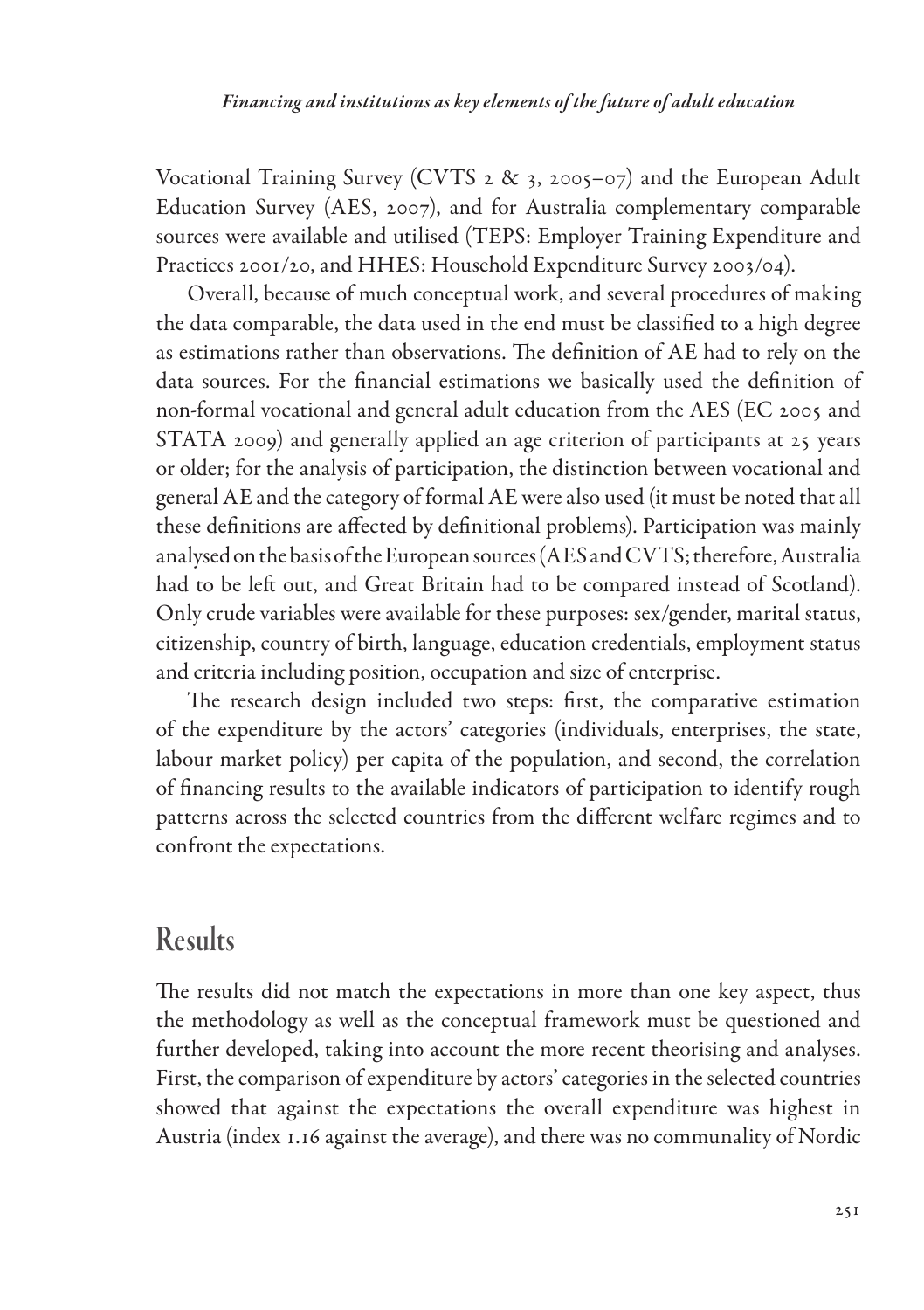vs. liberal countries (Australia and Sweden ranging at average and Finland and Scotland/GBR slightly below). The comparatively high expenditure in Austria results from substantially higher individual contributions (index 2.39); moreover, the individual contributions are substantially higher in Nordic countries (index around 0.8) than in liberal countries (index around 0.5) – the individual market contributions to non-formal AE are thus lower in liberal than in Nordic countries.

The contribution of the enterprises, which is underestimated overall in the data, is comparatively similar across the selected countries (34% to 44%). If we count the sum of individual and enterprise contributions as private contributions, this proportion is highest in Austria (55%, index 1.34) and Sweden (54%, index 1.11), and there is no common pattern according to the welfare regimes, as in Scotland/GBR and in Finland the private contributions are lowest.

The combined state and labour market training expenditure (sum public) is quite similar and does not show a consistent pattern across the welfare regimes. The two components of public expenditure, state funds and labour market training, are distributed very differently and against expectations. The state expenditure is highest in the liberal countries, followed by Sweden, whereas in Austria and Finland the dominant part of the public expenditure is spent via labour market policy.4

In sum, unexpectedly, individuals in Austria spend comparatively much for non-formal AE. The enterprises' contributions differ less between the selected countries, showing no consistent pattern across welfare regimes. State financing is highest in the liberal countries, whereas private sources – in particular individuals – contribute comparatively little to non-formal AE in this regime.

The measurement of participation is a key element in European and international research and policymaking and has been quite extensively theorised and analysed in recent decades. In contrast to financing, comparative indicators are available on this aspect from the OECD and EU, and they are also used in the political discourses. However, these indicators are still very crude, and the measurement is impaired by much lack of clarity.5

Sweden has substantially reduced labour market policy expenditure shortly before the point of estimation: in 2009 this part of financing was only about one fifth of 2006.

<sup>5</sup> E.g., the data gathering has been refined in Europe at some points in time, so the European time series reflect a mixture of real and definitional changes, which are difficult to distinguish;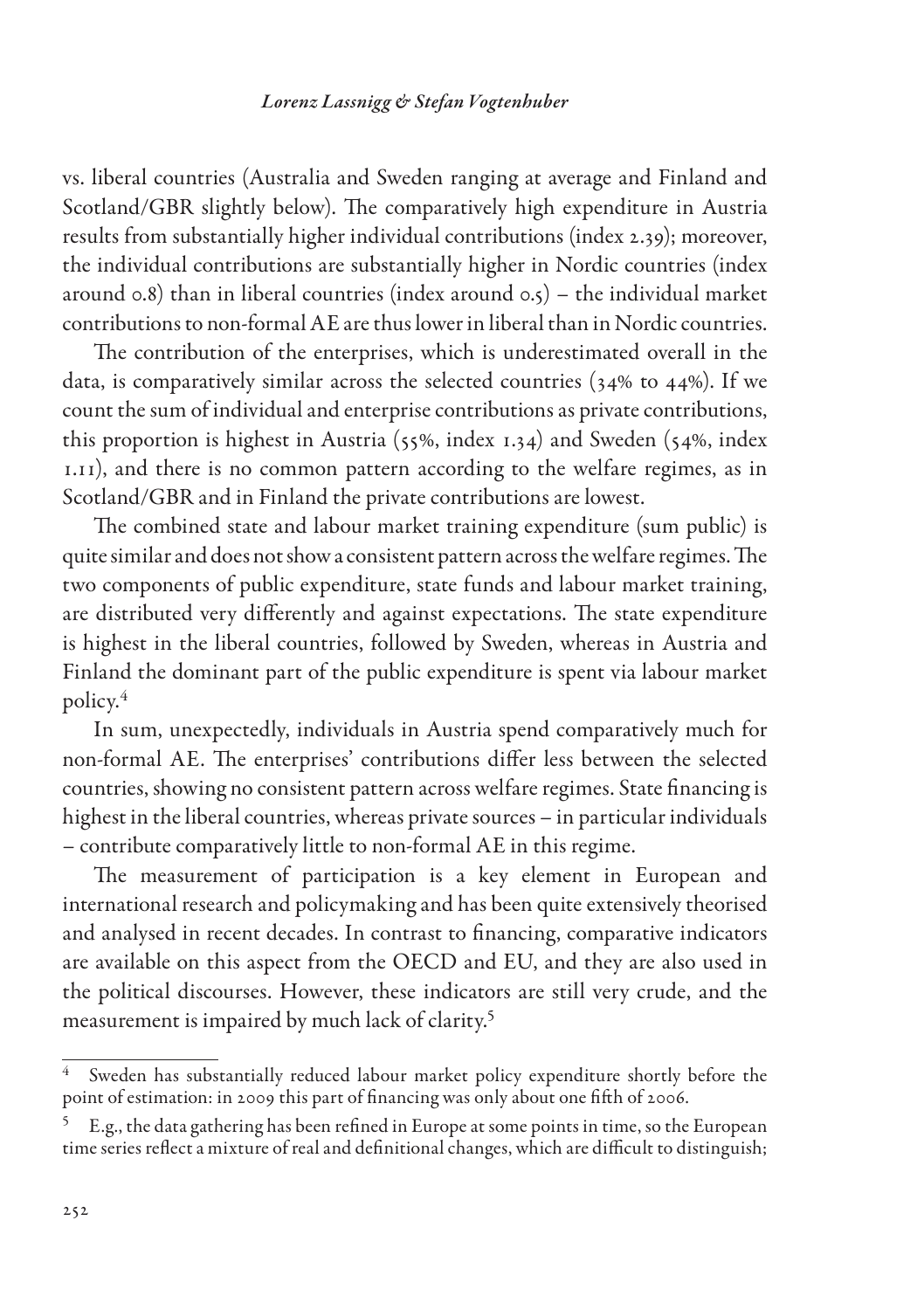Basically, in our results the rough indicators of participation are not related to the indicators of financing. However, there is one exception: the state expenditure is positively related to formal AE. Because we have been particularly interested in the impacts of individual market-related expenditure and of state expenditure, we have looked at the pattern among the selected countries and welfare regimes according to the comparative level of three stylised attributes that combine funding and participation: (i) total funding and total participation, (ii) private individual funding and total participation and (iii) state funding and formal participation. Using these stylised attributes, a certain pattern among welfare regimes appears that is to some extent in line with the expectations and in other respect contradicts them.

The Nordic countries show by and large a comparatively medium to high position with respect to participation but a rather comparatively medium to low position with respect to expenditure; in addition, the three indicators are comparatively homogenously positioned, and state expenditure is not particularly high. Overall, these countries rank relatively favourable if the total expenditure and total participation positioning is taken as a main quality attribute.

The liberal countries show by trend a polarised picture, with comparatively low to medium participation and low to medium expenditure for the broader indicators, on one hand, however medium to high formal participation and high state expenditure on the other; the individual contributions on the market are low in this regime. In terms of quality the broad indicators show consistently lower participation with lower expenditure in this regime, and at the same time the public support of formal AE appears comparatively high.

Austria, with its conservative-corporatist welfare regime, shows the least favourable pattern, with high expenditure and medium to low participation, a reverse polarisation between consistently low state funding with low formal participation and high individual market contributions leading to comparatively low participation. More detailed information about the costs and the selectivity

moreover, different indicators are used (participation during four weeks before survey, or during one year), and different observations in different surveys give quite different results (e.g. Labour Force survey, Adult Education Survey and Continuing Vocational Training Survey). Consequently, caution is necessary with interpretations, nevertheless, exploration and use of the data can gradually contribute to clarification.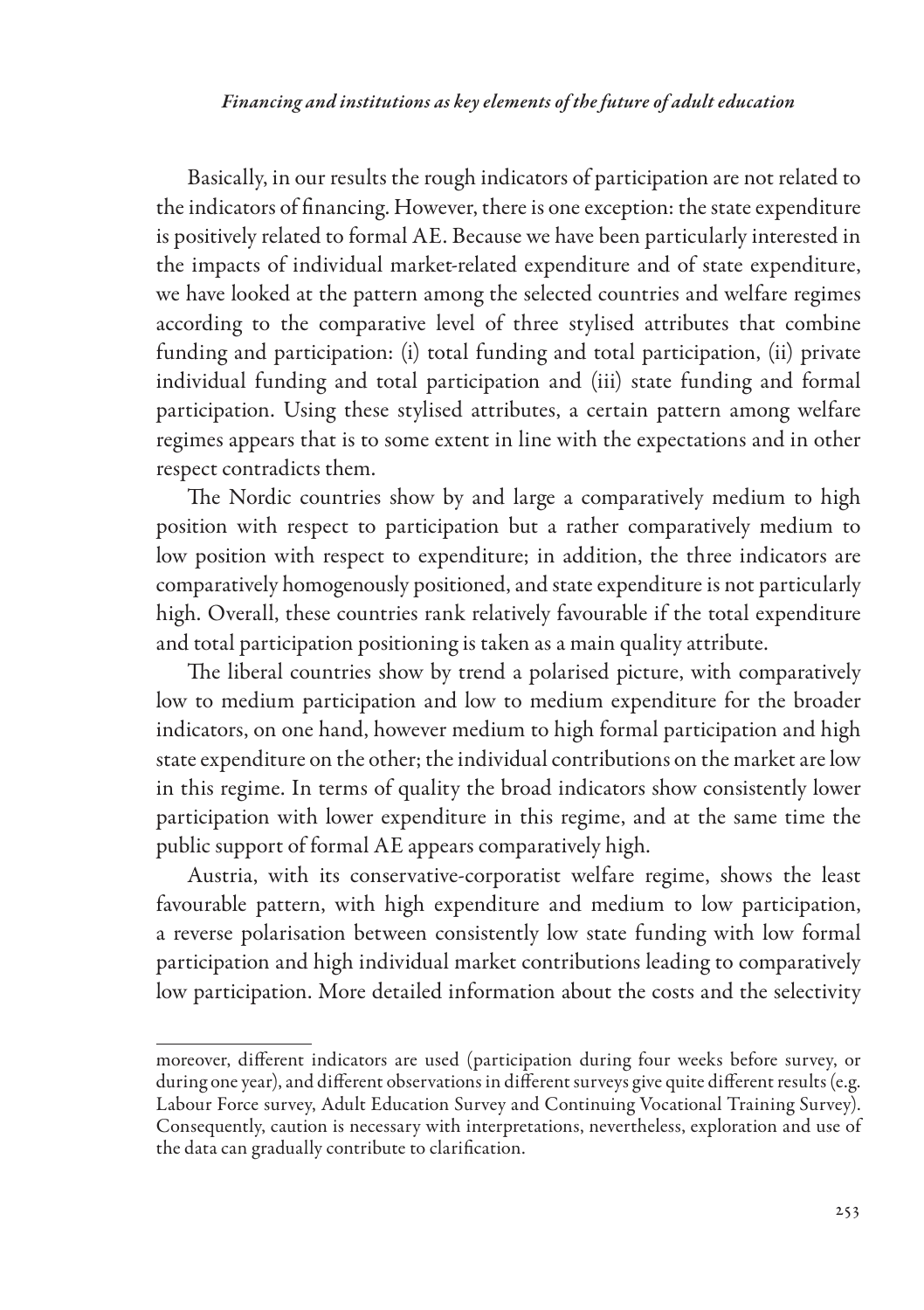of the different kinds of participation in Austria compared to the other European countries indicates that the high individual and enterprise contributions on the market are related to the comparatively high costs of participation, a pattern that cannot easily be interpreted as sign for efficiency – the mainly state-funded formal participation in the other regimes bears markedly fewer costs. The selectivity indicators show in particular a higher selectivity in terms of the educational background of the participants in Austria (group-specific selectivity also exists in the countries selected for comparison but clearly to a much smaller degree than in Austria).

Summing up the empirical results, we see first that the overall expenditure per capita was highest in Austria, in line with the highest expenditure by individuals, signifying a neoliberal policy approach rather than a corporatist one; second, there is basically no overall relationship between participation and expenditure in the selected countries, with the exception that higher state expenditure is related to increased participation in formal AE; third, in terms of policy strategies, the results do no point towards deliberate systematic patterns according to welfare regimes. Austria shows the most 'neoliberal' pattern empirically despite that none of the main political actors has stood in for this position in the period observed (the new 2017 right-wing government might make more deliberate moves in this direction); and in the liberal countries, high state expenditure is combined with low to medium overall expenditure and low to medium overall participation. The corporatist regime is also related to high inequality of participation in terms of educational background, which is consistent with the stratified character of this regime; moreover, the market does not seem to work very efficiently in this regime as the costs of (low) participation are high.

If we relate these results to the disciplinary struggles, several puzzles and open questions arise for the Austrian context and on wider international levels. First, in contrast to other analyses about governance of AE in Austria, and in line with the popular political rhetoric mentioned above, the market might play a much larger role than expected; however, in contrast to standard economic reasoning, the strong role of the market does not seem to improve efficiency. Second, the role of financing appears much more complicated than devised in simple economic reasoning, where more input should mechanically provide more and better results; the only indication for such a simple positive relationship arises with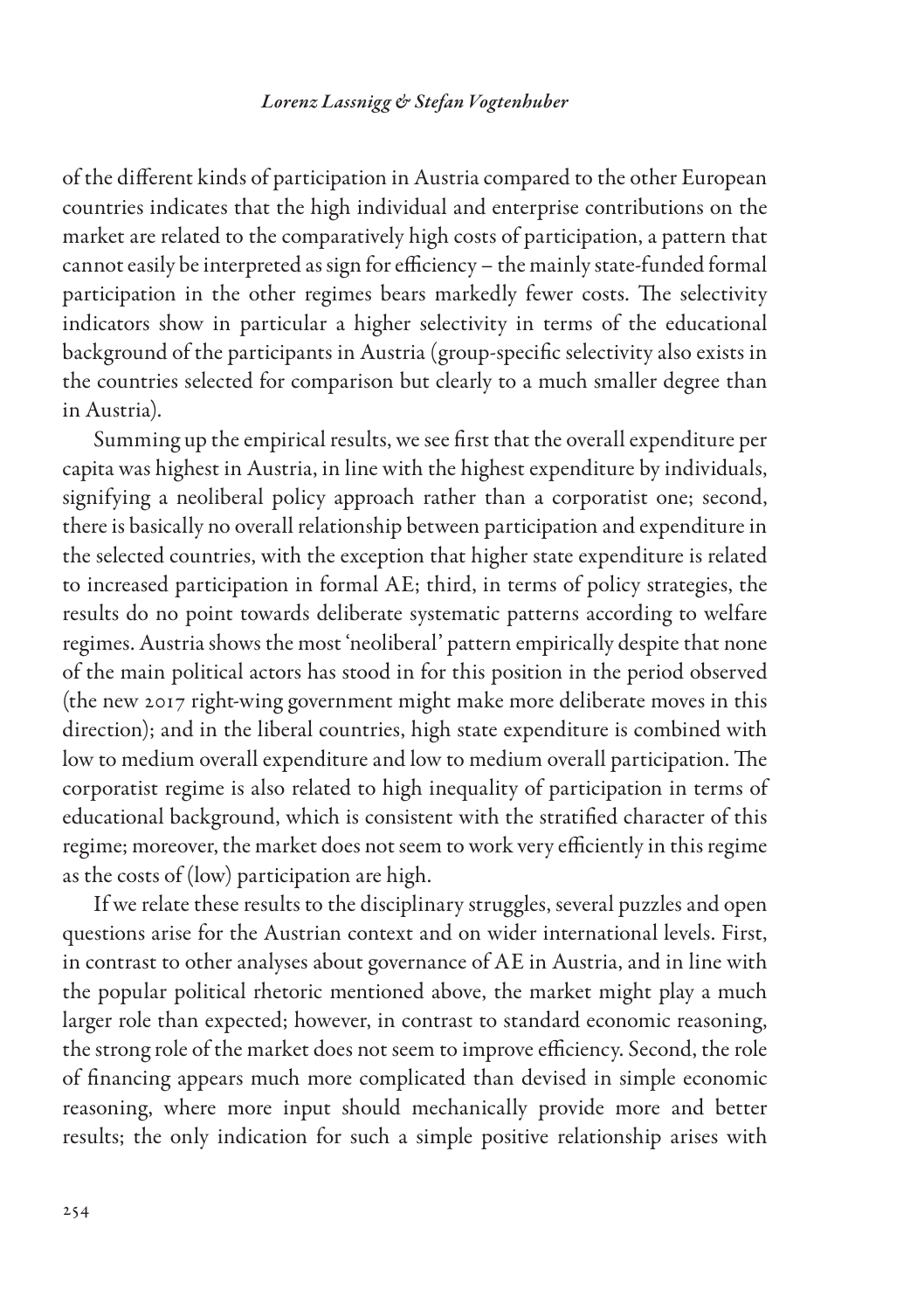state expenditure and formal AE, to a high extent driven by the liberal countries, and without an impact on overall participation. Finally, against widespread expectations, the welfare regimes do not seem to create consistent AE politics and institutions.

### Discussion and conclusions

The results of the estimation of the financing of adult education (AE) in a comparative perspective were highly unexpected for us as researchers and for the Austrian stakeholders also, as the Austrian expenditure turned out not to be comparatively low (as expected) but on the contrary comparatively high, in particular with respect to the contributions of individual citizens. At the same time the indicators about participation and policies confirmed a rather unfavourable pattern in comparison with the other countries. How can these results be related to the disciplinary struggles?

A first point concerns the qualitative vs. quantitative struggles in comparative research. Indeed, we have to consider the explorative nature of the observation and analysis as a caveat; critiques can simply point to the necessary constructions and transformations of the data. The combination of the different sources of information has entailed much recalculation and standardisation (e.g. by transforming information about different years into 2009) and might be a source of error. Moreover, the estimation of the resources only covers one point in time (2009), which might be more or less representative for the situation in the selected countries. Thus, a deeper institutional analysis would be necessary to validate the observed patterns. Another question would be how much the Nordic regime has already been in fact liberalised. However, the attempt can also demonstrate first how much important and necessary information is lacking and second how many difficulties exist in solving the challenges in this area of comparative research.

A basic question behind the project was whether the politically deliberate state financing of educational institutions according to educational purposes and the public good would be more appropriate for the development of AE than the push towards the political support of incentives and market mechanisms according to the individual preferences of the (potential) participants, leading to the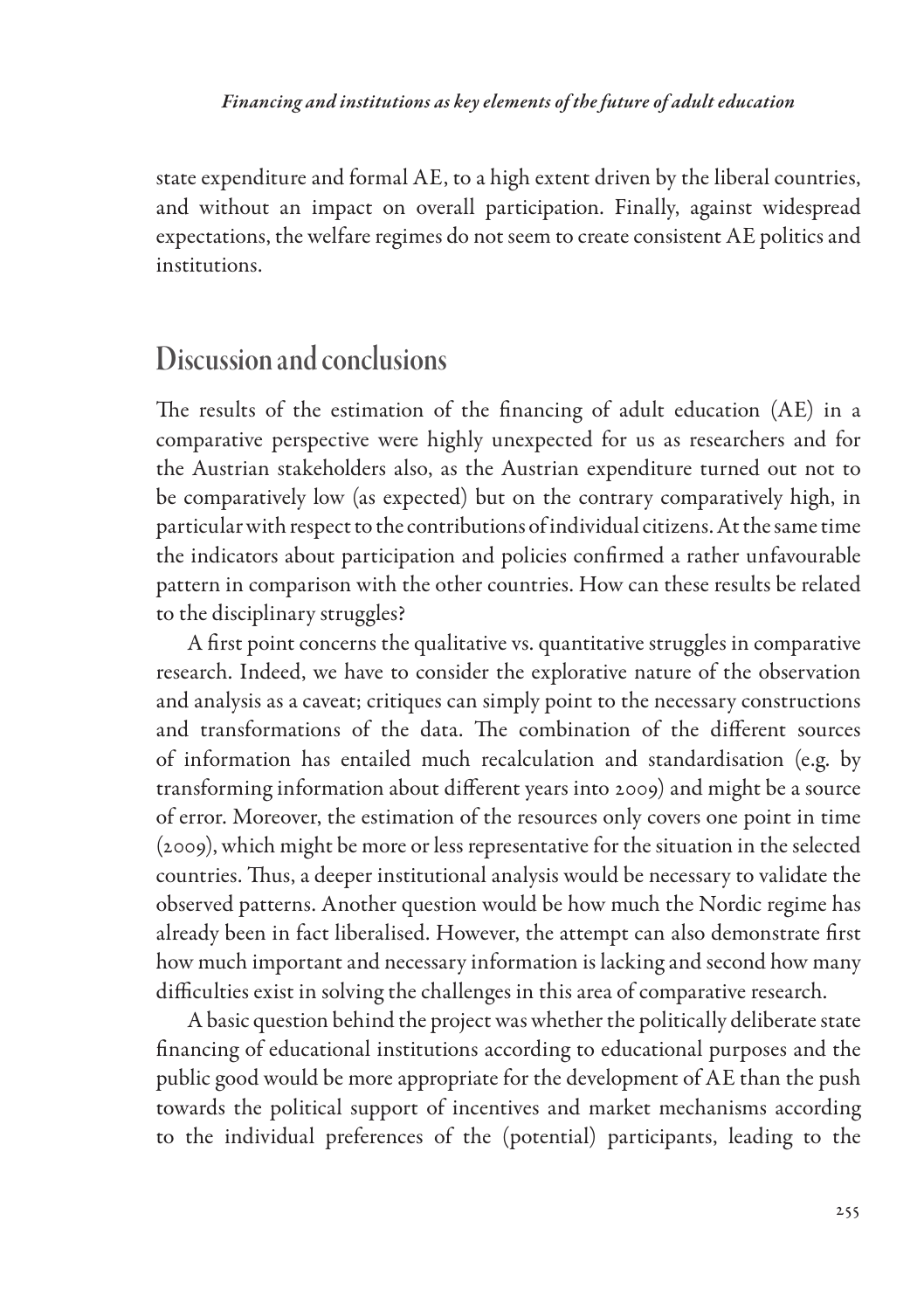commercialisation of learning and education. This question is clearly related to the disciplinary struggles in the social sciences. Traditional mainstream economic views and the influential economic theory of politics would support the second alternative. According to the socio-economic approach regarding welfare regimes, the Nordic regime would represent the first alternative and the liberal regime the second, with the corporatist Austrian regime lying somehow in between the two, with some potential in either direction. The findings do not support these expectations and, if the estimations are valid, point to more complex patterns.

A critical topic that further distinguishes between the two alternatives is whether adults still need education (or just learning), and if this difference exists, who should be the educators. This topic is closely related to core questions of educational research. The learning-centred market approach assumes that adults are already educated. They know what they need to learn and in principle will also be able to find ways to do this – the purposes of learning are in this approach assumed to be quite instrumental, with learning for work and professions as the main purpose. The educational approach assumes alternatively that educational purposes still exist in AE that go beyond the instrumental ones and concern learning for (the wider aspects and dimensions of) life, represented by the social, political and cultural fields, including moral and ethical deliberation and the wider fields of human knowledge production.

These alternatives cannot really be explored with the rough information about welfare regimes, financing and participation. A main component related to these aspects is the contextual understanding of the AE institutions and policies and of their traditions, which is only very indirectly represented by the quantitative measurement. With respect to research and theory, a main path of reasoning over recent decades was to underpin the abstract macro-level theorising and research by analyses at the micro and meso levels, in particular by studying the barriers and motivations at the individual micro level and by including this dimension into multi-level models (Boeren, Nicaise, & Baert, 2010). Compared to the abovementioned bounded agency approach, this research has guided the attention towards the rational choice ideology and towards the strengthening of market behaviour at the 'cost' of moral and ethical behaviour. Moreover, this model has focused on the interaction between the individuals (micro) and the institutions (meso), and, despite to some extent being integrated, the macro level was to some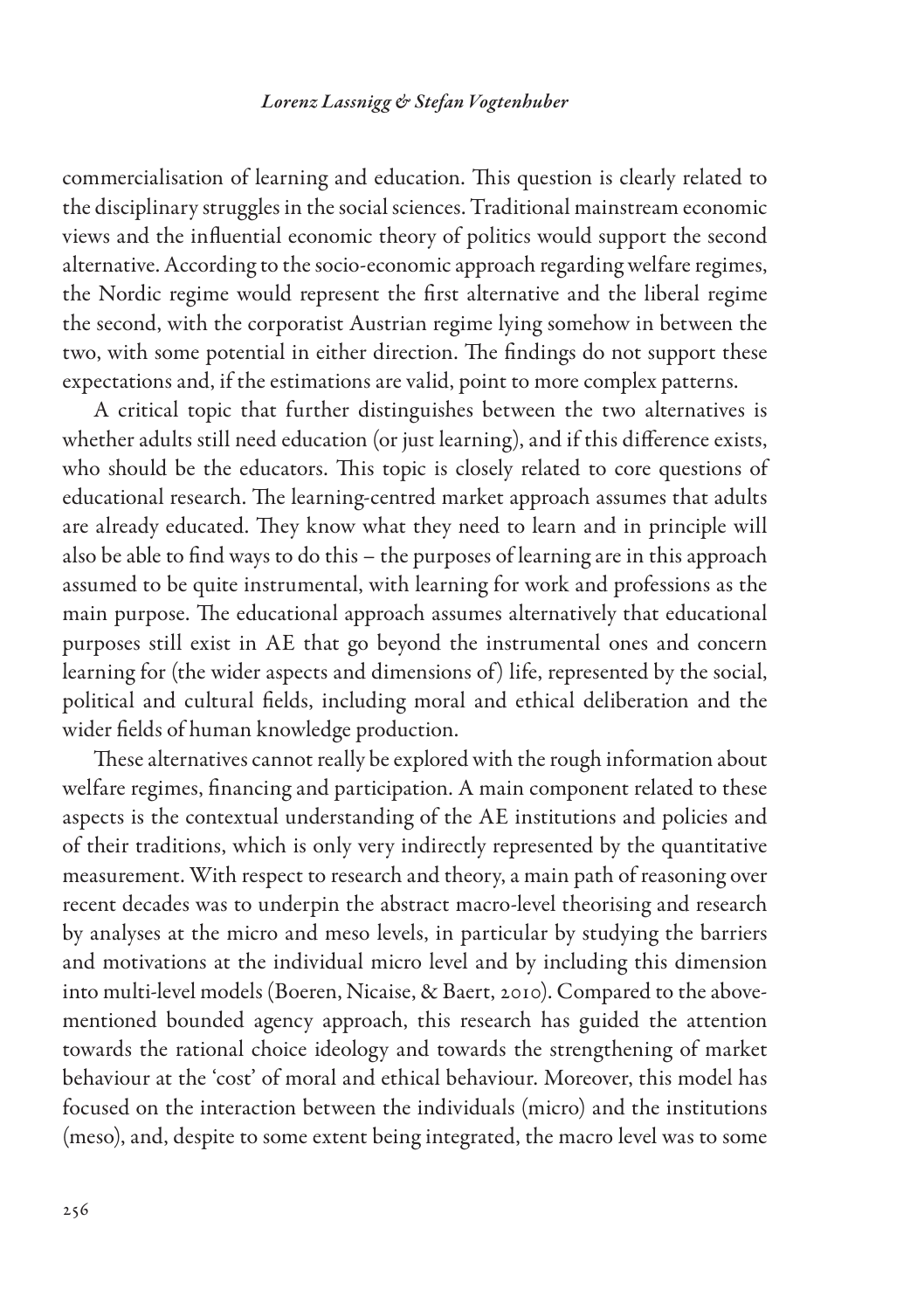degree pushed aside. A better understanding of the interplay between the macro level and the others still seems to be an unresolved challenge.

Neoliberalism is a key concept in the disciplinary struggles on comparative research and needs to be used in a clarified way (Mudge, 2008). In this vein the question might be asked to what extent the market itself is conceived as an alternative educational institution that replaces moral and ethical reasoning through a rational cost-benefit calculation among alternative preferences. The decisions about participation and also more general policy decisions are modelled according to human capitalist cost-benefit calculations, with the inclination to transform the various and multidimensional potential effects of AE into a form of 'wider benefits' to accommodate to the cost-benefit rationality. The human capital approach with its basic logic of discounting costs and benefits has much suggestive power, such that it has invaded most thinking about AE by imposing the basic framework of supply and demand to the roots of reasoning, and furthermore pointing to the importance of incentives (or sanctions) in order to influence the actors' assumed rational behaviour.

Rees (2013) tries to escape this logic and proposes much more detailed analyses, starting with a combination of the welfare regime approach with the varieties of capitalism approach, which has distinguished the liberal market economy from the coordinated market economy. Austria would fall together with the Nordic countries in the coordinated regime. However, this extended approach would not really help to explain the unexpected results.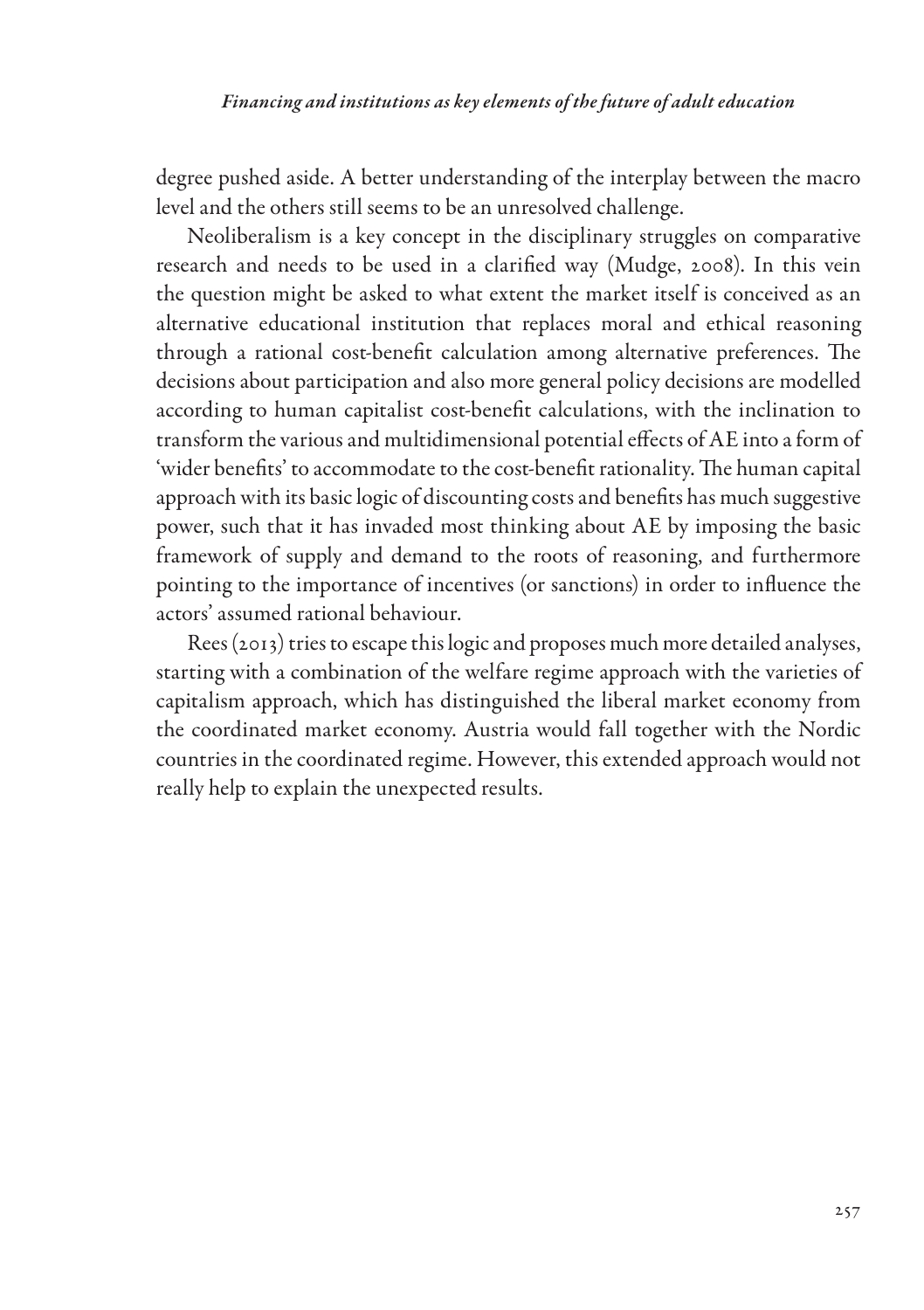## References

- Boeren, E., Nicaise, I. & Baert, H. 2010. Theoretical models of participation in adult education: the need for an integrated model. International Journal of Lifelong Education, 29 $(i)$ , 45–61.
- Booth, A.L. & Snower, D.J. (eds) 1996. Acquiring Skills: Market Failures, Their Symptoms and Policy Responses. Cambridge: Cambridge University Press.
- Desjardins, R. & Rubenson, K. 2013. Participation patterns in adult education: the role of institutions and public policy frameworks in resolving coordination problems. European Journal of Education, 48 (2), 262–280.
- Heissenberger, S., Mark, V., Schramm, S., Sniesko, P. & Süss, R.S. (eds) 2010. Uni brennt. Grundsätzliches, Kritisches, Atmosphärisches. Vienna: Turia & Kant.
- Holzer, D. 2017. Weiterbildungswiderstand. Eine kritische Theorie der Verweigerung. Bielefeld: transcript.
- Hummelsheim, S. 2010. Finanzierung der Weiterbildung in Deutschland. Bielefeld: DIE.
- Erwachsenenbildung.at (n.d.). KEBÖ-Konferenz der Erwachsenenbildung Österreichs, http://erwachsenenbildung.at/themen/eb\_in\_oesterreich/organisation/keboe. php.
- Kilpi-Jakonen, E., Vono de Vilhena, D. & Blossfeld, H.-P. 2015. Adult learning and social inequalities: Processes of equalisation or cumulative disadvantage? International Review of Education, 61, 529–546.
- Lassnigg, L. 2011. Contradictions in adult education structures and policies in Austria: Their interrelation with the professional development of educators. European Journal for Research on the Education and Learning of Adults, 2 (1), 37–55.
- Lassnigg, L. 2015. Modernisierung, Reflexivität, Globalisierung. Überlegungen zur Zukunft der Theorie und Praxis von Erwachsenenbildung. Magazin erwachsenenbildung.at, No. 25, Vienna, http://erwachsenenbildung.at/ magazin/15-25/03\_lassnigg.pdf.
- Lassnigg, L., Vogtenhuber, S. & Osterhaus, I. 2012. Finanzierung von Erwachsenenund Weiterbildung in Österreich und in ausgewählten Vergleichsländern. IHSresearch report commissioned by Arbeiterkammer Wien, www.equi.at/dateien/ AK-IHS-EB-Kovgl.pdf, http://www.equi.at/dateien/AK-IHS-strat.pdf.
- Lenz, W. (ed.) 1994. Modernisierung der Erwachsenenbildung. Vienna: Böhlau.
- Mudge, S.L. 2008. What is neo-liberalism? Socio-Economic Review, 6, 703–731. doi:10.1093/ser/mwn016.
- Rees, G. 2013. Comparing adult learning systems: an emerging political economy. European Journal of Education, 48 (2), 200–212.
- Republik Österreich. 2011. LLL 2020. Strategie zum lebensbegleitenden Lernen in Österreich. Vienna, http://www.esf.at/esf/wp-content/uploads/LLL-Strategiepapier\_20111.pdf.